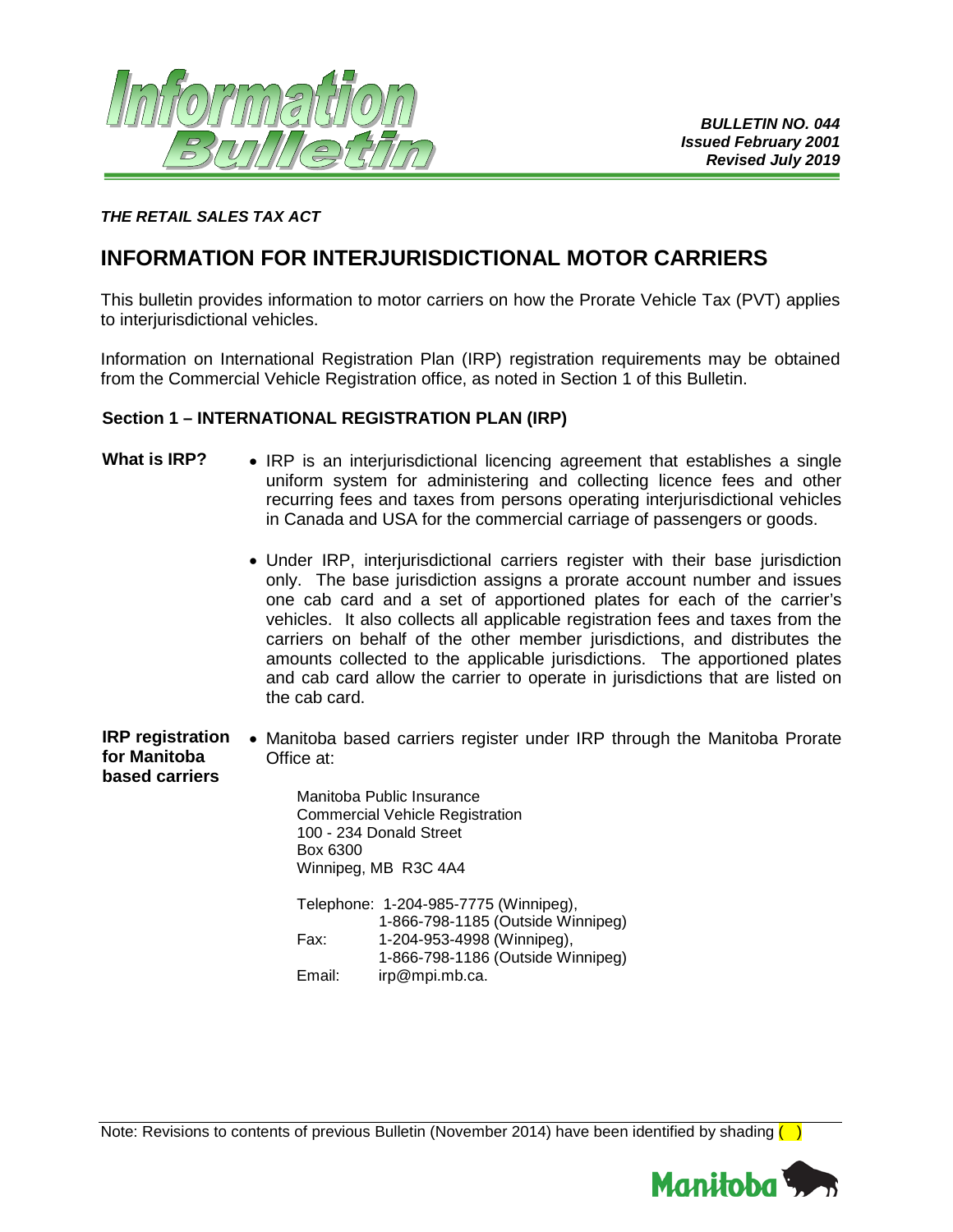## **Section 2– PRORATE VEHICLE TAX ON INTERJURISDICTIONAL VEHICLES**

| <b>General</b><br>information                          | • In this bulletin "the PVT" refers to the prorated Manitoba Retail Sales Tax<br>(RST) collectible on interjurisdictional vehicles operating both in Manitoba<br>and in another jurisdiction. The general application of the PVT is as follows:                                                                                                                                                                                                             |
|--------------------------------------------------------|-------------------------------------------------------------------------------------------------------------------------------------------------------------------------------------------------------------------------------------------------------------------------------------------------------------------------------------------------------------------------------------------------------------------------------------------------------------|
|                                                        | Applies to the vehicle purchase price before trade-in allowance.<br>On leases, applies to the greater of the vehicle purchase price or its fair<br>market value.                                                                                                                                                                                                                                                                                            |
|                                                        | Calculated annually on proportional distances travelled in each<br>jurisdiction in the previous year.<br>Factored tax rate diminishes annually.<br>Interjurisdictional trailers are tax exempt (i.e. the cost of trailers is<br>factored into the applicable truck tax rates that are listed below).<br>Repair parts and labour for interjurisdictional vehicles are tax exempt<br>(i.e. these costs are factored into the applicable truck/bus tax rates). |
| What is the<br>prorate account<br>number?              | . The "prorate account number" is assigned to the carrier by the base<br>jurisdiction and appears on the cab card. It refers to the carrier's base<br>jurisdiction abbreviation (2 letters), account number (5 digits) and fleet<br>number (3 digits). An example of a prorate account number for Manitoba is:<br>MB 12345 - 001. While other jurisdictions may use a different term for the<br>account number, they all have a similar numbering system.   |
| <b>What vehicles</b><br>are subject to<br>the PVT?     | • The PVT is imposed on vehicles, other than trailers, that are licenced in<br>Manitoba for interjurisdictional commercial purposes, or that are licenced in<br>another jurisdiction for interjurisdictional commercial purposes and that<br>travel on Manitoba highways.                                                                                                                                                                                   |
|                                                        | · "Interjurisdictional commercial purposes" means use of the vehicle in<br>Manitoba while the vehicle is engaged in interprovincial or international<br>trade for the commercial carriage of passengers or goods.                                                                                                                                                                                                                                           |
| <b>What vehicles</b><br>are not subject<br>to the PVT? | • Vehicles, including trailers that operate solely in Manitoba, are not subject<br>to the PVT application. These vehicles and their respective repair parts and<br>services continue to be fully taxable in Manitoba at $\overline{7}$ per cent of the<br>purchase or lease price.                                                                                                                                                                          |
| Who is liable<br>for the tax<br>payable?               | • The person registering the vehicle, and any other person who has<br>management of, or the right to determine the use of the vehicle while it is in<br>Manitoba during the vehicle registration year, are liable.                                                                                                                                                                                                                                          |
| <b>Calculating the</b>                                 | • The Manitoba PVT is calculated according to the following formula:                                                                                                                                                                                                                                                                                                                                                                                        |
| <b>PVT payable</b>                                     | $PVT = TV \times R \times TR \times T$                                                                                                                                                                                                                                                                                                                                                                                                                      |
|                                                        | In which,<br>$TV =$ the vehicle taxable value;<br>$=$ the tax rate for the applicable calendar year;<br>R.<br>$TR =$ the Manitoba travel ratio for the vehicle;<br>= the number of whole or partial calendar months left in<br>Τ<br>the vehicle registration year at the time that the vehicle<br>is registered, divided by twelve.                                                                                                                         |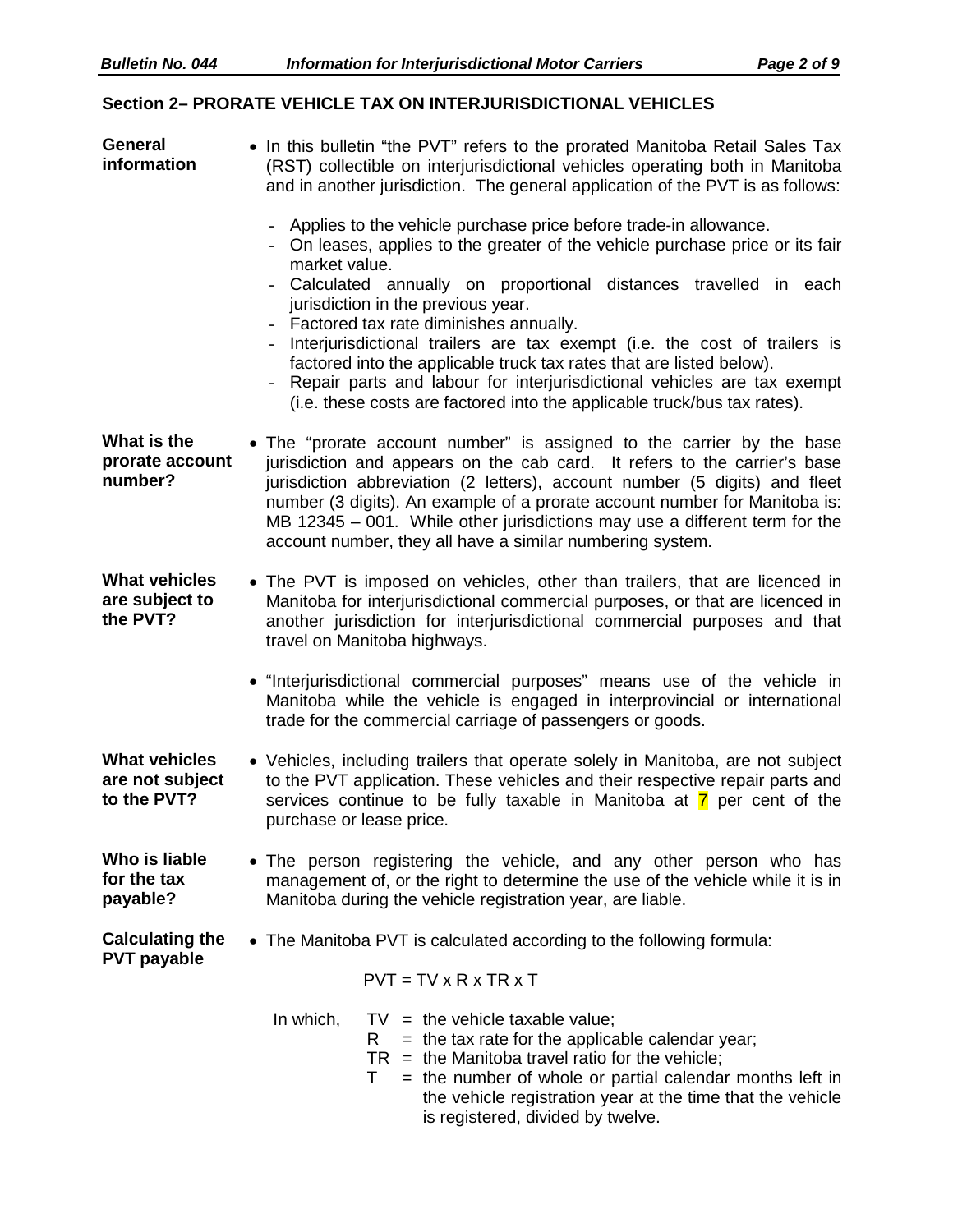| <b>Bulletin No. 044</b>                              | <b>Information for Interjurisdictional Motor Carriers</b>                                                                                                                                                                                                                                                                                                                                                                                                                                                                |                 | Page 3 of 9     |
|------------------------------------------------------|--------------------------------------------------------------------------------------------------------------------------------------------------------------------------------------------------------------------------------------------------------------------------------------------------------------------------------------------------------------------------------------------------------------------------------------------------------------------------------------------------------------------------|-----------------|-----------------|
| What is the<br>vehicle taxable<br>value (TV)?        | • The vehicle taxable value means its fair market value on its acquisition date<br>(before any trade-in allowance), or any greater amount that:                                                                                                                                                                                                                                                                                                                                                                          |                 |                 |
|                                                      | a) If the vehicle was purchased, was its purchase price, or                                                                                                                                                                                                                                                                                                                                                                                                                                                              |                 |                 |
|                                                      | b) If the vehicle is leased, is set out in the lease agreement as the<br>purchase price,                                                                                                                                                                                                                                                                                                                                                                                                                                 |                 |                 |
|                                                      | and includes any capital expenditure made to the vehicle after the<br>vehicle's acquisition date.                                                                                                                                                                                                                                                                                                                                                                                                                        |                 |                 |
|                                                      | • For further information see "major additions" in Section 6 of this bulletin.                                                                                                                                                                                                                                                                                                                                                                                                                                           |                 |                 |
|                                                      | • The cost of an optional or extended warranty or maintenance contract is not<br>included in the vehicle taxable value if it is charged in addition to the vehicle<br>purchase/lease price.                                                                                                                                                                                                                                                                                                                              |                 |                 |
| What is the<br>applicable tax<br>rate $(R)?$         | • The tax rate is based on the number of calendar years since the current<br>licensee acquired the vehicle. The prescribed tax rates to be used in each<br>calendar year for registration periods that commence after June 30, 2019<br>are as follows:                                                                                                                                                                                                                                                                   |                 |                 |
|                                                      |                                                                                                                                                                                                                                                                                                                                                                                                                                                                                                                          | <b>Truck</b>    | <b>Bus</b>      |
|                                                      | <b>Calendar Year</b>                                                                                                                                                                                                                                                                                                                                                                                                                                                                                                     | <b>Tax Rate</b> | <b>Tax Rate</b> |
|                                                      | The acquisition year                                                                                                                                                                                                                                                                                                                                                                                                                                                                                                     | 3.294%          | 2.059%          |
|                                                      | First year following acquisition year                                                                                                                                                                                                                                                                                                                                                                                                                                                                                    | 2.646%          | 1.654%          |
|                                                      | Second year following acquisition year                                                                                                                                                                                                                                                                                                                                                                                                                                                                                   | 2.177%          | 1.360%          |
|                                                      | Third year following acquisition year                                                                                                                                                                                                                                                                                                                                                                                                                                                                                    | 1.838%          | 1.148%          |
|                                                      | Fourth year following acquisition year                                                                                                                                                                                                                                                                                                                                                                                                                                                                                   | 1.597%          | .998%           |
|                                                      | Fifth year following acquisition year                                                                                                                                                                                                                                                                                                                                                                                                                                                                                    | 1.577%          | .985%           |
|                                                      | Sixth year following acquisition year                                                                                                                                                                                                                                                                                                                                                                                                                                                                                    | 1.509%          | .943%           |
|                                                      | Seventh year following acquisition year                                                                                                                                                                                                                                                                                                                                                                                                                                                                                  | 1.486%          | .928%           |
|                                                      | Eighth year following acquisition year                                                                                                                                                                                                                                                                                                                                                                                                                                                                                   | 1.497%          | .935%           |
|                                                      | Ninth & subsequent years following acquisition year                                                                                                                                                                                                                                                                                                                                                                                                                                                                      | 1.533%          | .958%           |
| What is the<br><b>Manitoba travel</b><br>ratio (TR)? | The TR for each jurisdiction is based on the distance travelled by a fleet in<br>the calculation year (which is July 1 to June 30) preceding the registration<br>year of the fleet (which is a full year commencing on the date the fleet<br>registered). The TR for Manitoba is the distance travelled in Manitoba by<br>the fleet in which the vehicle is registered, divided by the total distance<br>travelled by that fleet. The Manitoba TR is similarly calculated where a fleet<br>consists of only one vehicle. |                 |                 |

• Where the actual distances travelled are not known (e.g. first-time registrant) or a fleet has been registered for less than 90 days in a calculation year, estimated distances that are established in accordance with the rules used for vehicle registration may be used. If the estimated distances used are significantly different than the actual distances, the total PVT payable may be adjusted by the Taxation Division during an audit of the carrier.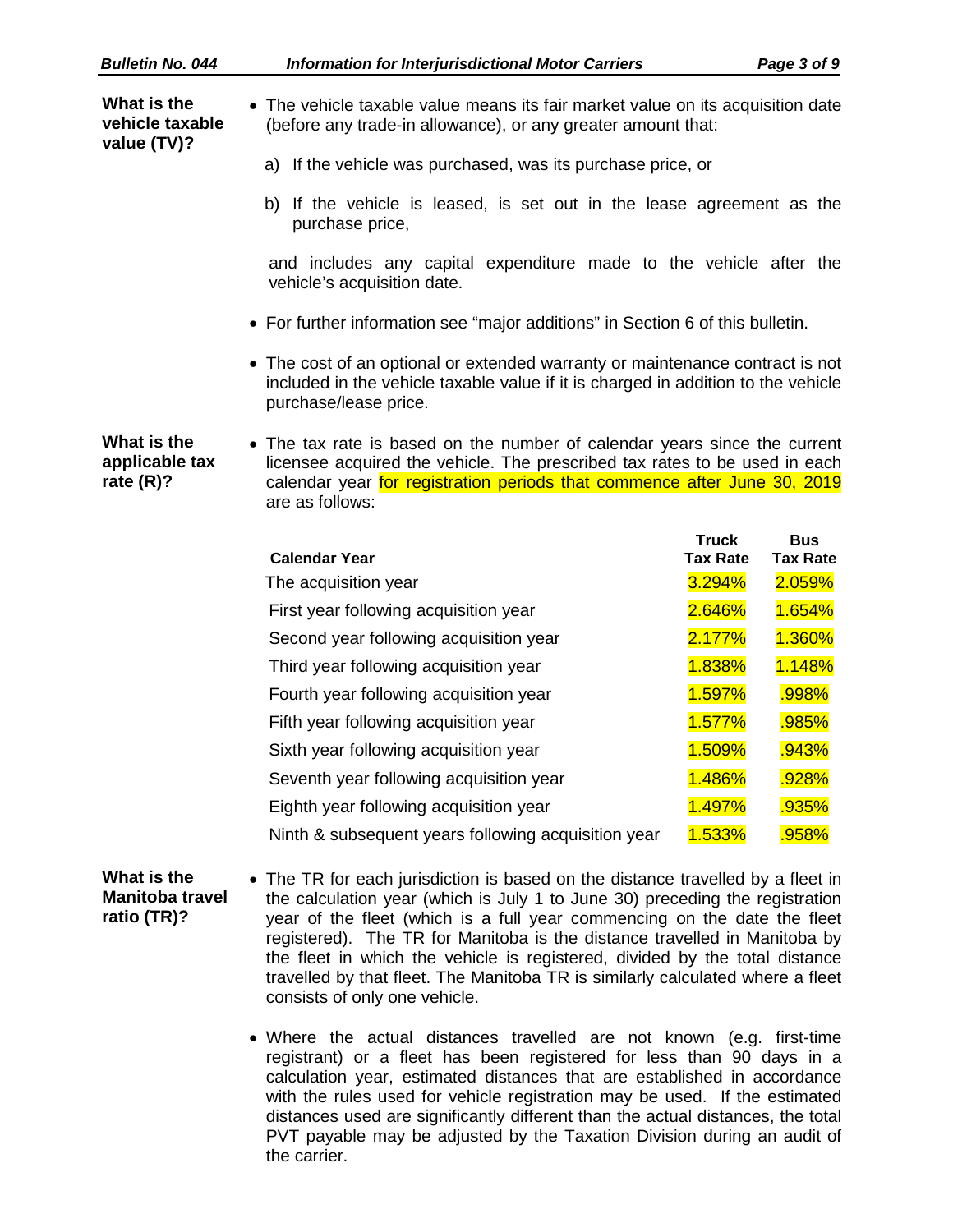#### **Section 3 – MANITOBA-BASED CARRIERS**

- **Initial IRP registration** • When Manitoba based carriers apply for registration under IRP, they must provide travel distance information for each jurisdiction in which they travel and a copy of the bill of sale or the lease agreement for each vehicle registered for interjurisdictional travel. This information is required to establish the TR and the TV to be used in the formula to calculate the PVT payable as described in Section 2 of this bulletin.
- **Payment of fees and PVT** • When the application for registration is processed, the Manitoba Prorate Office will calculate the fees and taxes payable to every jurisdiction in which the carrier travels and will issue an invoice to the carrier. The fees and taxes collected by the Manitoba Prorate Office will be distributed to Manitoba and the other jurisdictions as is appropriate.
	- Carriers base-plated in Manitoba should make their cheques payable to the Minister of Finance and send them to the Manitoba Prorate Office, along with a copy of the invoice summary. Carriers are required to remit US currency for fees and taxes calculated on behalf of US jurisdictions and Canadian currency for fees and taxes payable to Canadian jurisdictions.

**Please Note:** Carriers who register under IRP in another jurisdiction are required to remit the applicable fees and taxes on interjurisdictional vehicles to that base jurisdiction. The applicable fees and taxes are collected by that jurisdiction on behalf of all the IRP members (including Manitoba), and will be appropriately distributed to each jurisdiction in which the carrier operates.

- **Annual IRP renewals** • Approximately 60 days before the expiry of the carrier's prorate account, Manitoba carriers will receive their Prorate Fleet and Prorate Vehicle Renewal Applications for the next year, along with a computer printout of the carrier's active fleet information currently on file with the Prorate Office. Carriers should review the printout for accuracy and omissions and advise the Prorate Office accordingly when submitting their renewal applications.
	- After the renewal application is processed, the Manitoba Prorate Office will make the appropriate calculations for the annual fees and taxes due for the next year and issue an invoice to the carrier. The process for collection and payment of the fees and taxes payable for the renewal registration is the same as for the initial registration.

**Do carriers need to be registered under The Retail Sales Tax Act?** • Carriers are required to be registered for RST purposes only if they sell taxable goods or services at a retail sale in Manitoba, or if they bring into or receive in Manitoba taxable goods and services for own use on which they have not paid the RST. Carriers registered for RST purposes will receive a tax return which is used to remit the tax they have collected or the tax they are required to pay on goods acquired for own use. For further information see Bulletin No. 004 - *Information for Vendors*.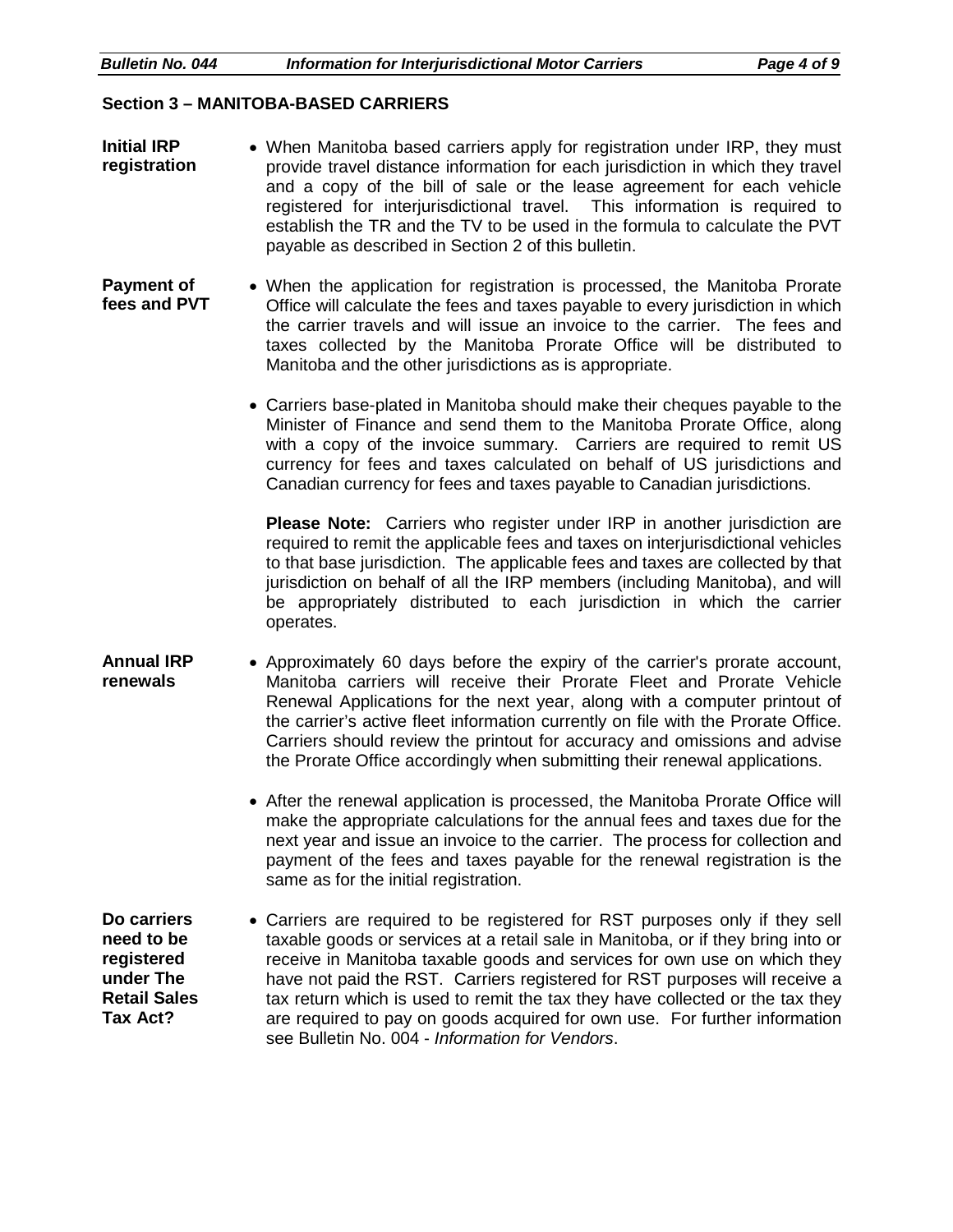| <b>Bulletin No. 044</b> | Information for Interjurisdictional Motor Carriers | Page 5 of 9 |
|-------------------------|----------------------------------------------------|-------------|
|                         |                                                    |             |

### **Section 4 – VEHICLE TRANSFERS DURING A REGISTRATION YEAR**

**Vehicle transfers between two prorate fleets**  • Where a vehicle is moved from one prorate fleet to another prorate fleet during a registration year, the vehicle may be eligible for a credit of the PVT paid under the old fleet for the number of full months left in the registration year. • To be eligible for the credit, the vehicle must be moved to a fleet that operates partly in Manitoba and the applicable PVT for the vehicle must

have been paid per the TR in the new fleet.

• For vehicles registered through the Manitoba Prorate Office, the credit will be automatically calculated. For vehicles registered in another base jurisdiction, the registrant must apply to the Taxation Division for a refund and provide documentation showing the amount of PVT paid to Manitoba on the vehicle in the old fleet (current year) along with the amount of PVT paid on that vehicle to Manitoba under the new fleet.

**Vehicle transfers from interjurisdictional use to intrajurisdictional use** • Where a vehicle or a trailer is transferred from an interjurisdictional operation to operate solely in Manitoba, the registrant is at that time required to pay RST on the vehicle's/trailer's depreciated value. The depreciated value is the "vehicle taxable value" on the basis of which PVT was paid, less straight-line depreciation at the rate of 1.5 per cent per month or part of a month, to a maximum of 80 per cent from the date of acquisition to the date it became registered to operate solely in Manitoba.

- If the vehicle is transferred during a registration year, the registrant may be eligible for a credit of the Manitoba PVT paid in respect of the full months remaining in the registration year to be applied against the RST payable.
- When a vehicle that was previously registered in another jurisdiction is transferred for use solely outside Manitoba, the registrant is not eligible for a credit of the Manitoba PVT paid on the vehicle.

**Vehicles transferred from intra to interjurisdictional use**

- A vehicle that is purchased for use solely in Manitoba, is subject to RST. Where a person subsequently registers that vehicle under IRP for interjurisdictional use, the person must also pay the PVT. However a credit of a portion of the PVT payable to Manitoba is available to a person registering this vehicle under IRP for any period that is within five years after the acquisition date of the vehicle.
- The applicable Manitoba PVT credit will be applied against the total PVT payable by the person.

**Please Note:** The director may estimate the value of IRP vehicles that have no declared value.

#### **Section 5 – PURCHASES AND LEASES OF VEHICLES AND TRAILERS**

**How to obtain the RST exemption on vehicle/trailer purchases** Carriers may purchase or lease interjurisdictional motor vehicles and interjurisdictional trailers (including optional or extended warranties and maintenance contracts) without paying tax at the time of purchase/lease by quoting their prorate account number to the dealer. The dealer must record this number and the purchaser's name on the invoice (lease contract) and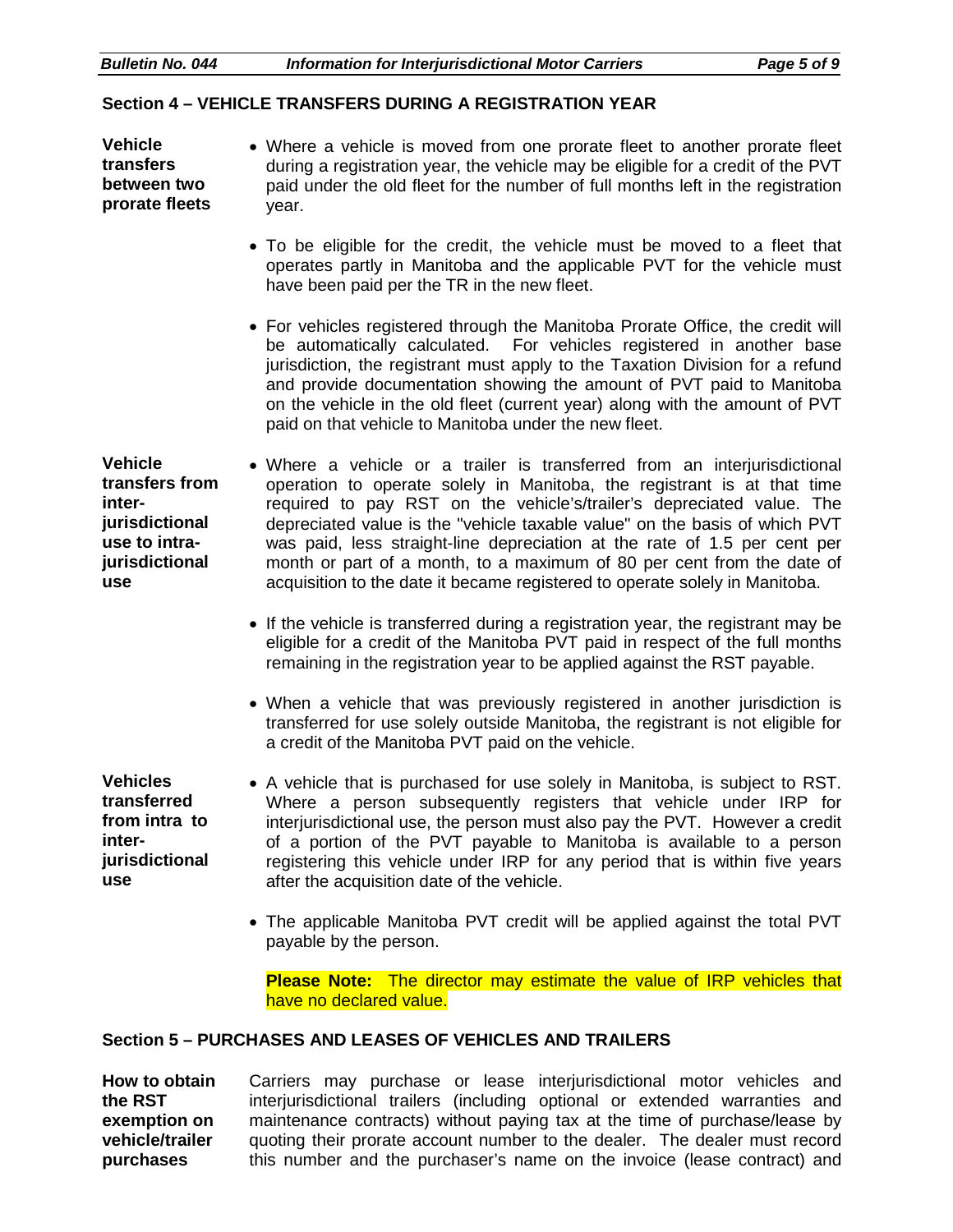| <b>Bulletin No. 044</b>                                                                                                                                                           | <b>Information for Interjurisdictional Motor Carriers</b><br>Page 6 of 9                                                                                                                                                                                                                                                                                                                                                                                                                                                                                                                                                                                                                                                                                                                                                              |
|-----------------------------------------------------------------------------------------------------------------------------------------------------------------------------------|---------------------------------------------------------------------------------------------------------------------------------------------------------------------------------------------------------------------------------------------------------------------------------------------------------------------------------------------------------------------------------------------------------------------------------------------------------------------------------------------------------------------------------------------------------------------------------------------------------------------------------------------------------------------------------------------------------------------------------------------------------------------------------------------------------------------------------------|
|                                                                                                                                                                                   | retain a copy to substantiate the tax exemption.                                                                                                                                                                                                                                                                                                                                                                                                                                                                                                                                                                                                                                                                                                                                                                                      |
|                                                                                                                                                                                   | Carriers may also rent a temporary replacement vehicle exempt of tax for<br>a period if:<br>- it is used throughout that period as a replacement for an<br>interjurisdictional vehicle that is being repaired,<br>PVT is paid for the rental period on the interjurisdictional vehicle being<br>repaired, and<br>the replacement vehicle is used only in accordance with the terms of<br>the licence issued for the vehicle being repaired and for the purposes<br>the interjurisdictional vehicle would be used were it not being repaired.<br>The carrier will quote the cab card number of the vehicle being repaired to<br>the dealer to obtain the exemption.                                                                                                                                                                    |
|                                                                                                                                                                                   | Please note: RST applies to the full purchase price or lease payments of<br>vehicles and trailers that are acquired or transferred for use solely in<br>Manitoba.                                                                                                                                                                                                                                                                                                                                                                                                                                                                                                                                                                                                                                                                     |
| <b>Unregistered</b><br>carriers must<br>pay RST                                                                                                                                   | • Carriers who are not yet registered under IRP and broker-drivers who are<br>not currently under contract with a registered carrier, must pay RST on their<br>purchases of trucks, trailers and buses.                                                                                                                                                                                                                                                                                                                                                                                                                                                                                                                                                                                                                               |
|                                                                                                                                                                                   | • Where the carrier will within 30 days of the purchase date be registering the<br>vehicle for interjurisdictional use, the carrier may apply to the Taxation<br>Division for refund of the RST paid.                                                                                                                                                                                                                                                                                                                                                                                                                                                                                                                                                                                                                                 |
| <b>Responsibility</b><br>• Both the dealer and the purchaser share the responsibility to ensure that an<br>to ensure<br>item sold without RST is eligible for an exemption, i.e.- |                                                                                                                                                                                                                                                                                                                                                                                                                                                                                                                                                                                                                                                                                                                                                                                                                                       |
| proper<br>application of<br><b>RST</b>                                                                                                                                            | It is the dealer's (vendor's) responsibility to ensure that the individual or<br>$\overline{\phantom{a}}$<br>firm is a prorate account registrant and is purchasing the vehicle for<br>interjurisdictional use. In this respect the vendor may request the<br>purchaser to present proof of registration under IRP, e.g. a cab card.                                                                                                                                                                                                                                                                                                                                                                                                                                                                                                  |
|                                                                                                                                                                                   | It is the purchaser's responsibility to quote his/her prorate account<br>number to the vendor only when purchasing items tax exempt for eligible<br>When items are acquired for tax exempt purposes and<br>purposes.<br>subsequently used in taxable situations, e.g. vehicles used solely in<br>Manitoba, parts, etc., the purchaser is responsible to ensure that the<br>applicable RST on these items is self-assessed and remitted to the<br><b>Taxation Division.</b>                                                                                                                                                                                                                                                                                                                                                            |
| <b>Trailers used</b><br>both inter and<br>intra-<br>jurisdictionally                                                                                                              | • When the carrier is unable to designate specific trailers that are used solely<br>for interjurisdictional commercial purposes and those that are used solely<br>within Manitoba, a reasonable allocation will have to be made to determine<br>the trailers that are subject to RST. For example, if 70 per cent of a<br>carrier's power units (including broker driver units) are registered for<br>interjurisdictional use and 30 per cent of its power units are registered<br>solely for in-province use, then 30 per cent of the amount paid for<br>purchasing or leasing trailers during that year would be subject to RST. If<br>sufficient RST has not been paid to the dealer, the carrier must calculate<br>and remit the applicable RST to the Taxation Division. The method of<br>allocation is subject to audit review. |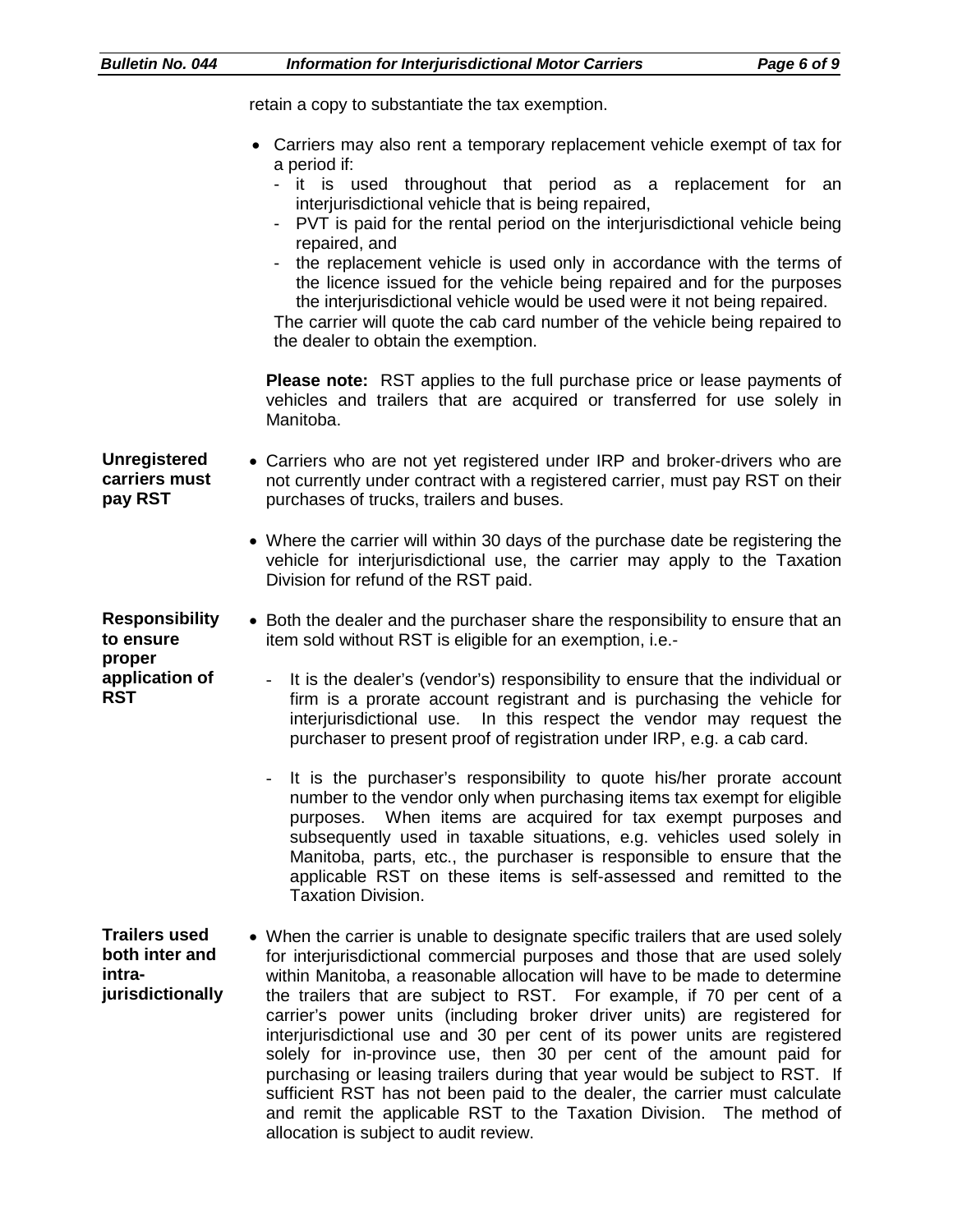#### **Section 6 – REPAIRS OF INTERJURISDICTIONAL VEHICLES AND TRAILERS**

**Purchasing repair and maintenance services tax exempt** • Repair parts, labour and maintenance services, including washing and cleaning services for interjurisdictional vehicles may be purchased RST exempt. To obtain the exemption on parts, carriers must quote their prorate account number to the supplier at the time of purchase. The supplier must record the prorate account number on the invoice and retain a copy. In the case of exempt repair or maintenance services to a vehicle, a photocopy of the cab card should also be attached to the supplier's work order to substantiate the tax exemption allowed.

> **Please Note:** Only repair parts that are designed and manufactured specifically for that type of vehicle or trailer and cannot be used for any other purpose are exempt. General purpose parts as discussed under "shop supplies" in this section are taxable.

> **Please Note:** Repair parts, labour and maintenance services for vehicles and trailers used solely in Manitoba are subject to RST on the total purchase price.

**Separate inventory for tax exempt repair parts** • Carriers should maintain a separate inventory of parts purchased taxexempt for prorated vehicles, and a separate inventory of tax-paid parts for vehicles that travel solely in Manitoba. In extenuating circumstances, the carrier may purchase all parts exempt, and then estimate on a reasonable basis the value of the parts that are subject to RST when used on trucks, buses and trailers operating solely in Manitoba. The RST on these items must be self-assessed and remitted to the Taxation Division on the next RST return. The records and the method of estimating the taxable parts are subject to audit review.

**Purchases by broker drivers** • A broker-driver who operates a vehicle interjurisdictionally under contract to a carrier may also make qualifying vehicle and repair purchases tax exempt. To obtain the exemption the broker driver must quote the carrier's prorate account number to the supplier. In this respect the vendor may request the purchaser to present proof of registration under IRP, e.g. a cab card.

**Unregistered carriers must pay RST** • Carriers who are not yet registered under IRP and broker-drivers who are not currently under contract with a registered carrier, must pay RST on their purchases of repair parts and service.

**Taxable accessories** Accessories for interjurisdictional vehicles (including installation labour) purchased separately from the vehicle, are subject to RST. The following are examples of some optional accessories that are taxable unless they are included in the purchase price of the vehicle:

- Aerodynamic equipment
- Anti idyling and speed limiting devices
- Bug deflectors and screens
- CB radios
- Enhanced sound systems
- Facsimile machines
- Fleet net radios (including antennas)
- First aid kits
- Fridges
- Microwaves
- Portable computers
- Portable generators
- Portable positioning systems
- Rotating lights – Seat covers
- Telephones
- Televisions
- VCRs
	-
- Winter fronts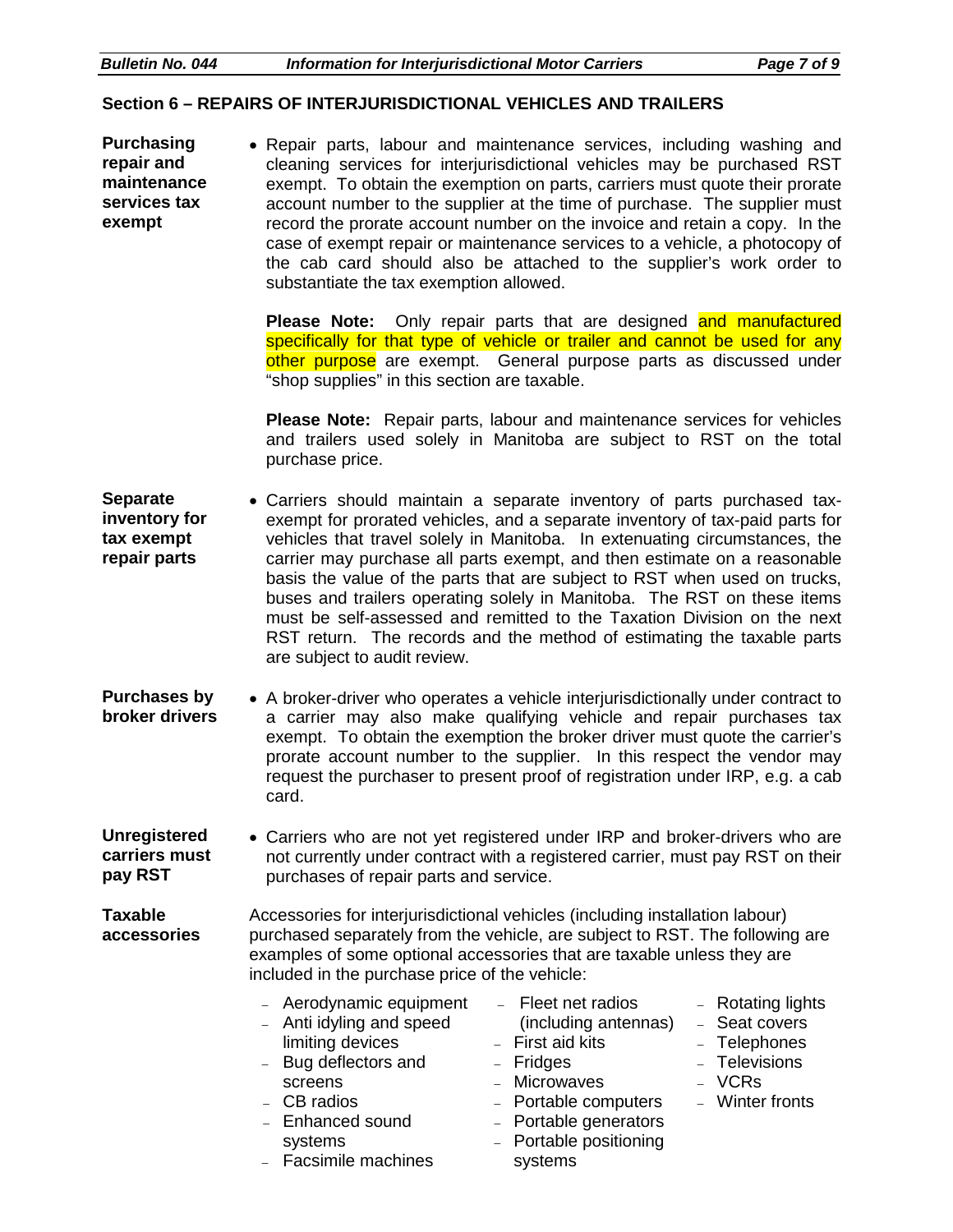| <b>Bulletin No. 044</b>                                                                  | <b>Information for Interjurisdictional Motor Carriers</b><br>Page 8 of 9                                                                                                                                                                                                                                                                                                                                                                                                                    |
|------------------------------------------------------------------------------------------|---------------------------------------------------------------------------------------------------------------------------------------------------------------------------------------------------------------------------------------------------------------------------------------------------------------------------------------------------------------------------------------------------------------------------------------------------------------------------------------------|
| <b>Consumable</b><br>supplies                                                            | • When consumable supplies, such as antifreeze, grease, motor oil, fuel<br>filters, windshield wiper fluid, etc., are purchased in Manitoba, RST is<br>payable on the full purchase price, unless they are included as part of a tax<br>exempt repair work order issued by a vendor. RST does not apply when<br>these supplies are purchased and installed in the vehicle outside of<br>Manitoba, i.e. the tax is usually payable to the jurisdiction where the<br>supplies were purchased. |
| <b>Shop supplies</b>                                                                     | • Only parts that are designed and manufactured specifically for that type of<br>vehicle or trailer and cannot be used for any other purpose qualify for an<br>exemption. General purpose repair materials purchased by carriers are<br>subject to RST.                                                                                                                                                                                                                                     |
|                                                                                          | • The following are examples of materials and shop supplies that are taxable:                                                                                                                                                                                                                                                                                                                                                                                                               |
|                                                                                          | - cables, electrical wire and terminals, fittings, heater hose, hose clamps,<br>nuts and bolts, rope, rubber tubing, sheet metal, wood, etc.                                                                                                                                                                                                                                                                                                                                                |
|                                                                                          | • RST does not apply on general purpose materials that are included as part<br>of a tax exempt repair work order issued by a vendor.                                                                                                                                                                                                                                                                                                                                                        |
| Other taxable<br>goods and<br>services                                                   | • The following are some examples of non-vehicle related goods and<br>services, purchased by carriers for use in Manitoba, that are always subject<br>to RST:                                                                                                                                                                                                                                                                                                                               |
|                                                                                          | shop tools and equipment, warehouse equipment, office furniture and<br>equipment, computer hardware and software, uniforms, repair and<br>maintenance contracts for goods.                                                                                                                                                                                                                                                                                                                  |
| <b>Major additions</b><br>or<br>modifications<br>to inter-<br>jurisdictional<br>vehicles | • The total cost of major capital additions such as tanks, pickers, sleepers,<br>pumping and handling equipment or other equipment that are permanently<br>mounted on the truck (but not taxable accessories mentioned above) must<br>be included in the taxable value on which the PVT is calculated. The cost<br>of parts and labour to install these items must also be included in<br>calculating the total cost of the capital addition.                                               |
|                                                                                          | • The carrier does not pay RST when purchasing equipment, parts or labour<br>that are part of the capital addition, or subsequently when purchasing repair<br>parts and labour to service the capital equipment.                                                                                                                                                                                                                                                                            |
|                                                                                          | • It is the registrant's responsibility to advise the Prorate Office at the time of<br>registering a vehicle of any major capital additions or modifications made to<br>the vehicle after it is purchased. Where the additions occur after it has<br>been registered, the registrant must advise the Prorate Office at the time of<br>receiving the next renewal forms.                                                                                                                     |

#### **Section 7 – RECORDS AND AUDITS**

**What records must I keep?** • Carriers who register vehicles under IRP must maintain records that substantiate the reported distances travelled and the costs of all vehicles in the IRP fleets. Additional information on acceptable documentation and record retention periods is contained in Manitoba's *Apportioned Registration Manual -* available on Manitoba Public Insurance's website at [http://www.mpi.mb.ca/en/PDFs/IRP\\_Manual.pdf.](http://www.mpi.mb.ca/en/PDFs/IRP_Manual.pdf)